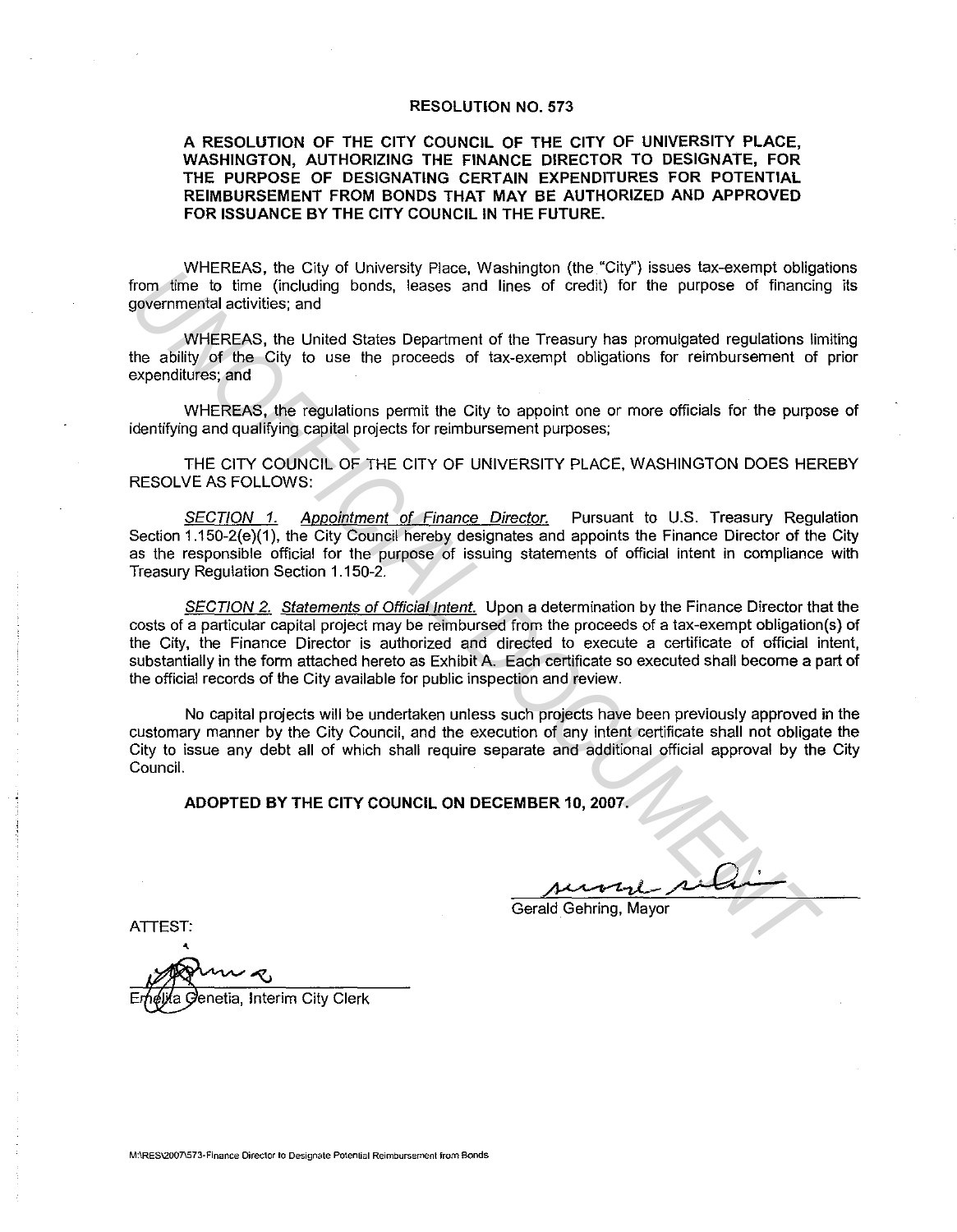# **CERTIFICATE**

I, the undersigned, the duly chosen, qualified and acting City Clerk of the City of University Place, Washington (the "City"), and keeper of the records of the City Council of the City (herein called the "Council"), DO HEREBY CERTIFY:

1. That the attached Resolution No. (herein called the "Resolution") is a true and correct copy of a resolution of the City, as passed at a regular meeting of the Council held on the  $3<sup>rd</sup>$  day of December, 2007 and duly recorded in my office.

2. That said meeting was duly convened and held in all respects in accordance with law, and to the extent required by law, due and proper notice of such meeting was given; that a quorum was present throughout the meeting and a legally sufficient number of members of the Council voted in the proper manner for the passage of the Resolution; that all other requirements and proceedings incident to the proper passage of the Resolution have been duly fulfilled, carried out and otherwise observed, and that I am authorized to execute this certificate.

IN WITNESS WHEREOF, I have hereunto set my hand this 3<sup>rd</sup> day of December, 2007.

City Clerk City of University Place, Washington

*UNOFFICIAL DOCUMENT*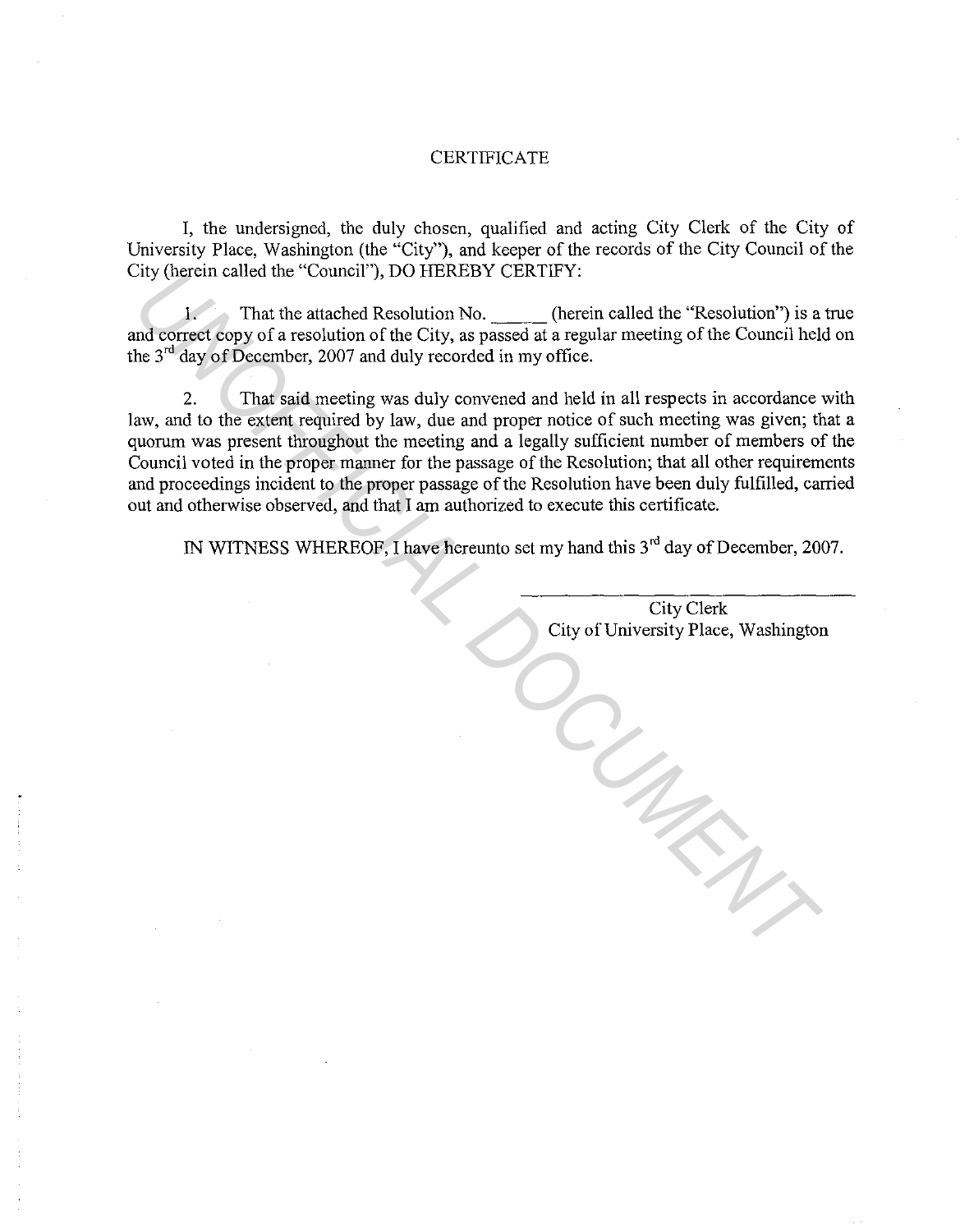# **EXHIBIT A**

## **FORM OF OFFICIAL INTENT CERTIFICATE**

Pursuant to Resolution No.  $\qquad$  of the City Council of the City of University Place, Washington (the "City"), the undersigned, Finance Director of the City hereby states as follows:

**SECTION 1.** The City reasonably expects to reimburse the expenditures described herein with the proceeds of debt to be incurred by the City (the "Reimbursement Bonds").

*SECTION 2.* The maximum principal amount of Reimbursement Bonds expected to be  $is \text{su}\text{e}$  is  $\text{\$}$ 

# *[Select one version of Section 3]*

*SECTION 3.* The expenditures with respect to which the City reasonably expects to be reimbursed from the proceeds of Reimbursement Bonds are for \_\_\_\_\_\_\_\_\_ [insert general functional description of the property, project or program].

# OR

*SECTION 3.* The expenditures with respect to which the City reasonably expects to be reimbursed from the proceeds of Reimbursement Bonds will be made from \_\_\_\_\_\_\_\_\_ [insert name of fund or account from which the expenditure will be made and description of the functional purpose of the fund, for example, capital improvement program]. *UNITAL The City is a material and the Entert of the City materials as some signal of the City material spectra of the City (the "Reimbursement Bonds").*<br> *SECTION 2.* The maximum principal amount of Reimbursement Bonds ex

Dated this  $\qquad \qquad$  day of  $\qquad \qquad$ , 20

Finance Director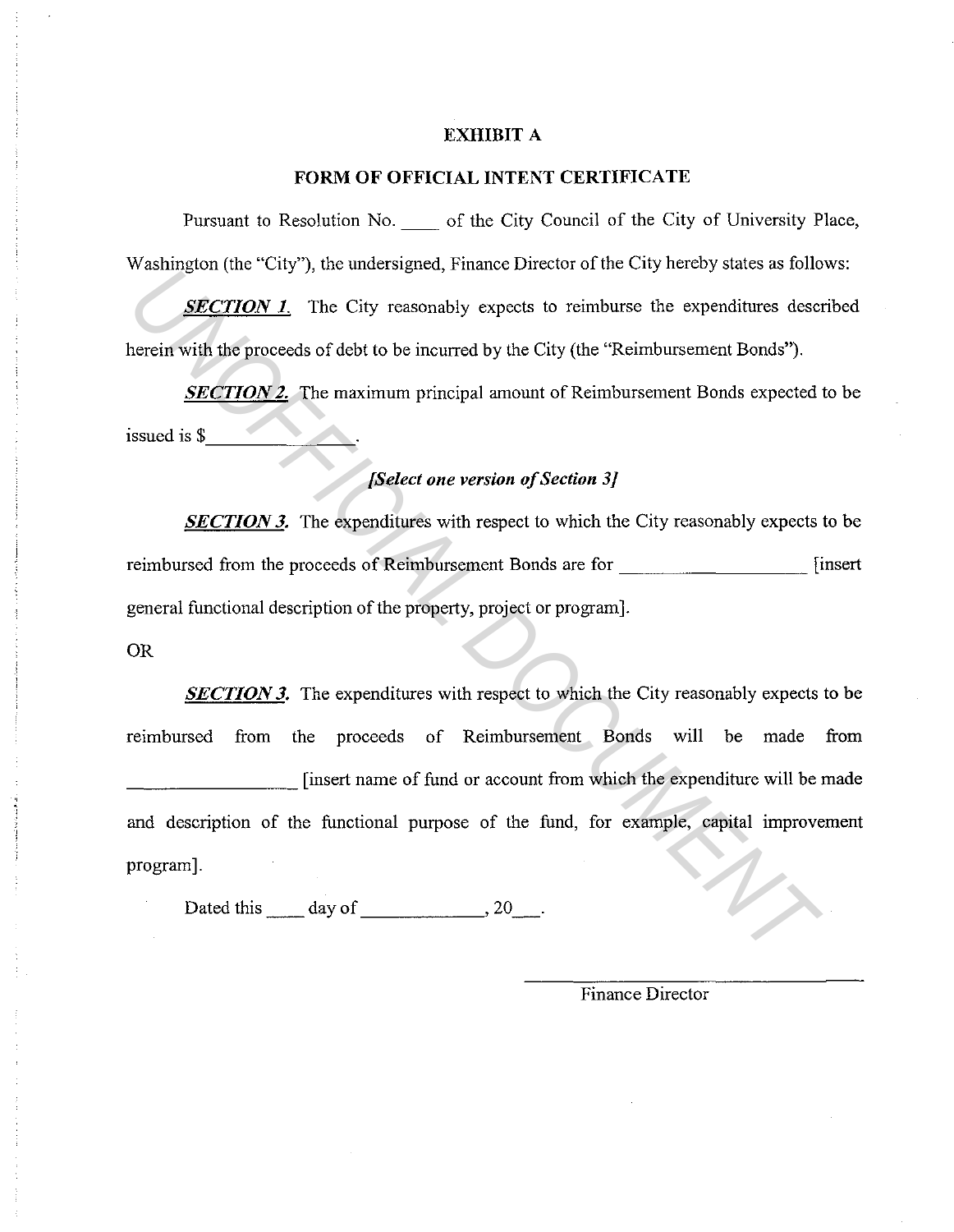# **SUMMARY OF INTERNAL REVENUE SERVICE REIMBURSEMENT BOND GUIDELINES**

# **Public Finance Department K&L Preston Gates Ellis LLP**

#### INTRODUCTION

If the rules described in this memorandum are followed, reimbursement bond proceeds will be treated as "spent" when they are allocated to reimburse an issuer or a private activity bond conduit borrower for prior capital expenditures. This will free the reimbursement bond proceeds from federal tax rules such as the arbitrage rebate requirements. These rules may apply to only a portion of a bond issue. If the rules described in this memorandum are followed, reimbursement bond propertions as "spent" when they are allocated to reimburse an issue or a private act and the properties of the properties of the are the propertie

# **Definition of Reimbursement Bond**

A reimbursement bond is the portion of a bond issue used to reimburse the issuer or conduit borrower for an original expenditure made before the reimbursement bonds are issued and paid from a source other than a reimbursement bond.

### **Short Summary**

The issuer or conduit borrower must declare official intent to issue bonds to reimburse itself not later than 60 days after payment of the original expenditure.

<sup>o</sup> The issuer must declare official intent if the reimbursement bond is a private activity bond (other than a qualified  $501(c)(3)$  bond, a qualified mortgage bond, a qualified student loan bond or a qualified veterans' mortgage bond). For other types of bonds, either the issuer or the conduit borrower may declare official intent.

0 Reimbursement bond proceeds must be allocated to payment for the original expenditure within 18 months after the expenditure was paid or the financed property was placed in service (whichever is later), but in no event more than three years after the original expenditure was paid (these time limits are longer for certain under-\$5 million bond issuers).

<sup>o</sup> If the issuer qualifies for the arbitrage rebate exception for small goverrunental issuers that expect to issue \$5,000,000 or less of bonds in the calendar year, reimbursement bond proceeds must be allocated to payment for the original expenditure within three years after the expenditure was paid or the financed property was placed in service (whichever is later).

<sup>o</sup> The expenditure financed with reimbursement bond proceeds must be a capital expenditure, an issuance cost for the reimbursement bonds, an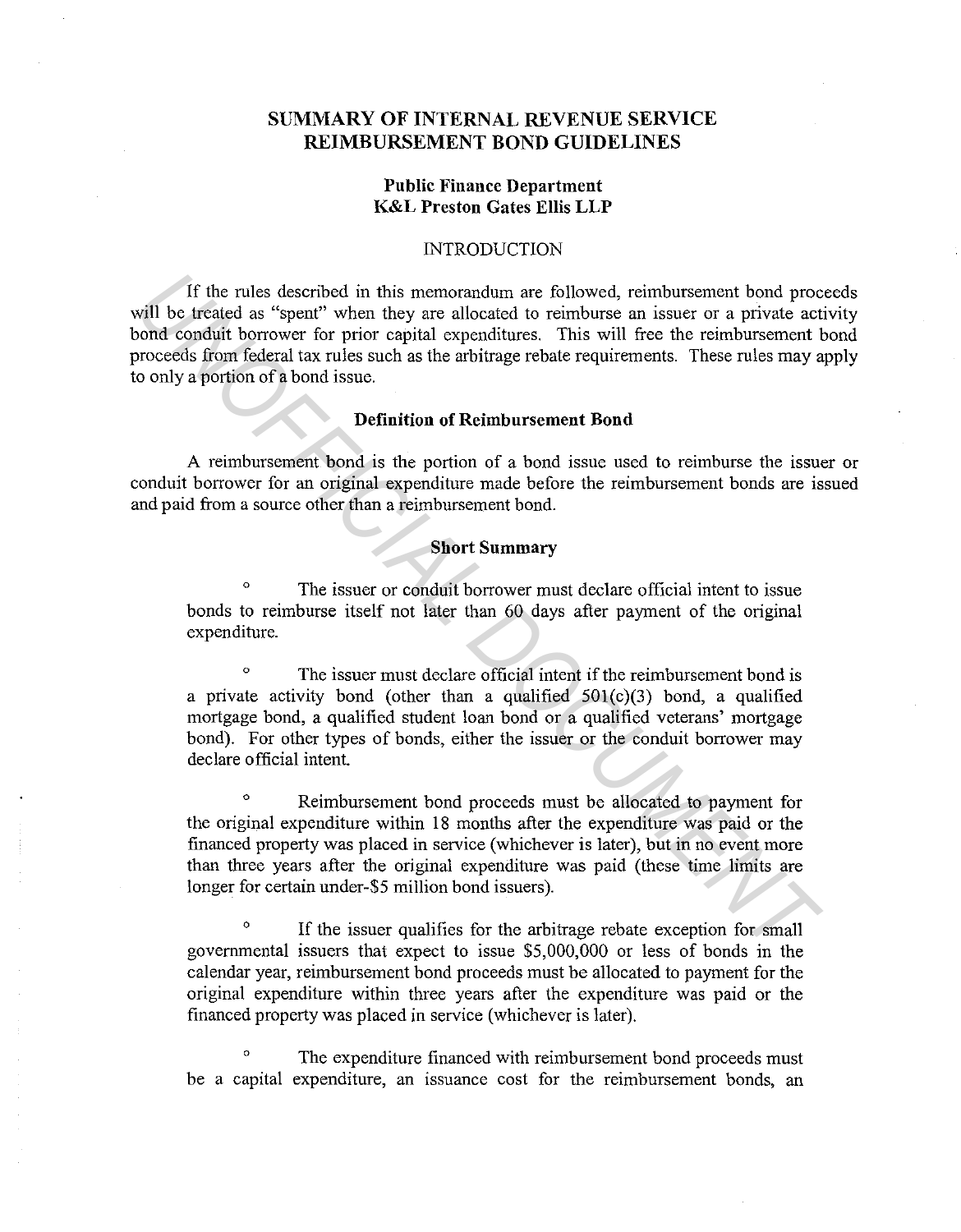extraordinary working capital item, a grant, a qualified student loan or a qualified veterans' mortgage loan.

° Certain *de minimis* preliminary expenditures may be paid earlier than 60 days before declaration of official intent, and the 18-month or three-year maximum reimbursement period does not apply to these items.

# **Effective Date**

The new reimbursement rules apply to bonds issued after June 30, 1993.

# **No Application to Certain Bonds**

The 60 day official intent declaration requirement and the timing of issuance of the reimbursement bonds do not apply to the smaller of \$100,000 or five percent of the bond proceeds. Original expenditures up to this amount may be reimbursed with bond proceeds without following the reimbursement bond rules.

Similarly, the 60 day official intent declaration requirement and the 18-month or three-year maximum reimbursement period does not apply to preliminary expenditures of up to 20% of the issue price of the reimbursement bonds. Preliminary expenditures include architectural, engineering, surveying, soil testing, reimbursement bond issuance, and similar costs that are incurred before commencement of acquisition, construction or rehabilitation of the financed property. Land acquisition, site preparation and other costs incident to commencement of construction do not constitute preliminary expenditures. Effective Date<br> **Effective Date**<br> **The five verimbursement rules apply to bonds issued after June 30, 1993.**<br> **No Application to Certrain Bonds**<br> **The 60 day official intent declaration requirement and the timing of issuar** 

# **PRELIMINARY REQUIREMENTS**

This section describes the requirements that bond issuers or conduit borrowers must meet within 60 days of paying any original expenditure that they intend to reimburse with tax-exempt bond proceeds.

# **Official Intent Declaration Requirement**

The municipal issuer or ultimate borrower of the bond proceeds must declare "official intent" for the original expenditure within 60 days of paying the expenditure. This official intent may be made before any expenditures are paid. The points that must be covered in the official intent declaration are as follows:

<sup>o</sup> The declaration of official intent may be made in any reasonable form including a resolution of the issuer, action of an authorized person or specific legislative authorization for a particular project.

The declaration of official intent must contain a general functional description of the project, property or program to be financed by the reimbursement bonds (for example, "school building renovation," "highway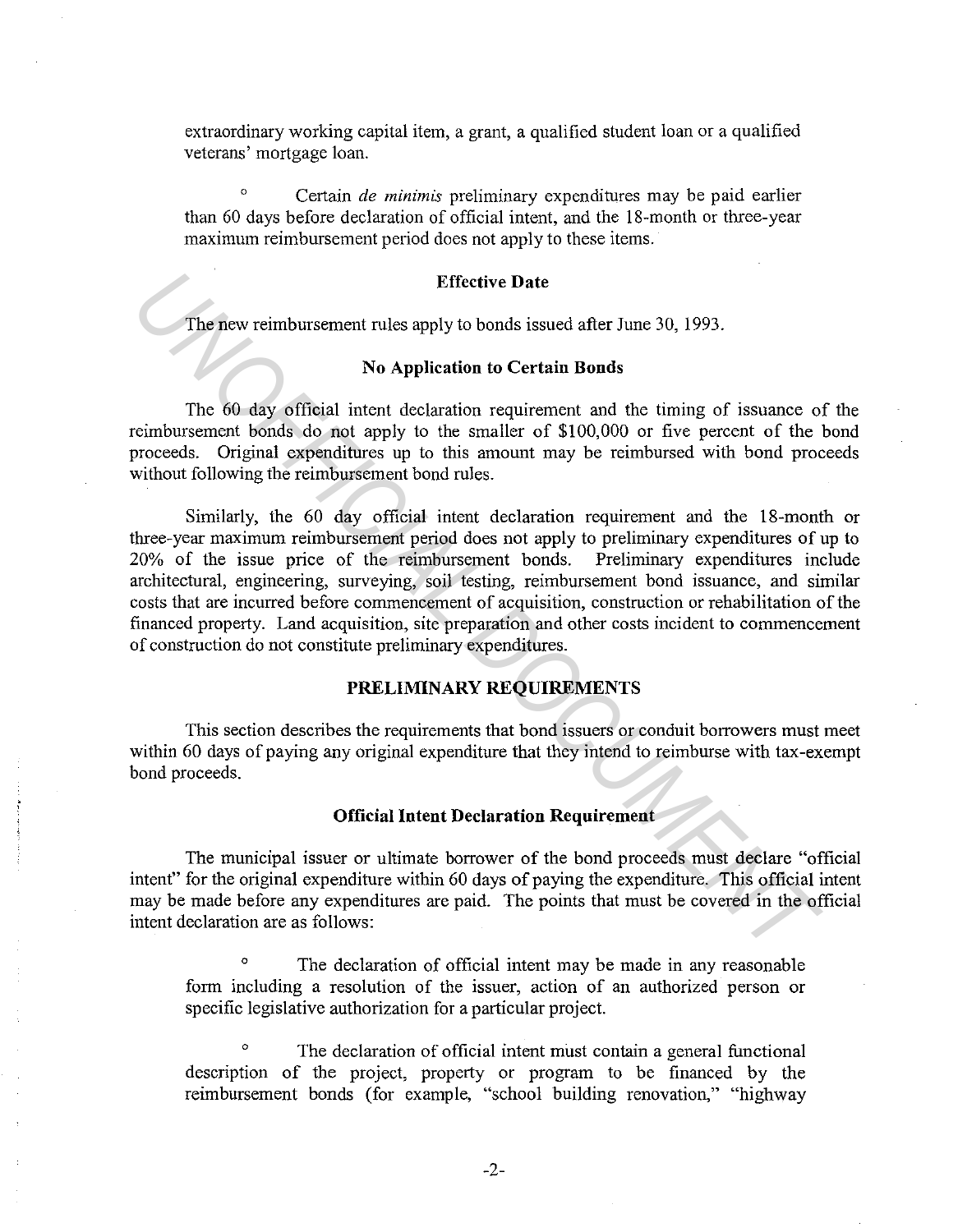capital improvement program"). A project description is sufficient if it identifies, by name and functional purpose, the fund or account from which the original expenditure is paid (for example, "parks and recreation fund--recreational facility capital improvement program").

The declaration of official intent must state the maximum principal amount of debt expected to be issued (or incurred) for the project.

#### **Timing Requirement for Official Intent Declaration**

The issuer or the conduit borrower must declare its official intent within 60 days of making the original expenditure with respect to which it will issue reimbursement bonds. The official intent declaration may be adopted before any expenditures are made.

# **Type of Property Requirement**

The expenditure to be reimbursed must be a "capital" expenditure. A capital expenditure is any cost of a type that is properly chargeable to a capital account (or would be so chargeable with a proper election) under general federal income tax principles. Most working capital cannot be financed with the proceeds of reimbursement bonds. Original expenditures for extraordinary, non-recurring items that are not customarily payable from current revenues, such as casualty losses or extraordinary legal judgments in amounts in excess of reasonable insurance coverage may be financed with reimbursement bond proceeds. In addition, costs of issuance of the reimbursement bonds may be financed as can grants, qualified student loans, qualified mortgage loans or qualified veterans' mortgage loans. **Timing Requirement for Official Intent Declaration**<br>**The issuer or the conduit borrower must declare its official intent within 60 day<br>anking the original expenditure with respect to which it will issue reimbursement bond** 

# **Reasonableness Requirement**

On the date of adoption of the official intent declaration, the issuer or conduit borrower must have a reasonable expectation that it will reimburse the original expenditure with proceeds of the reimbursement bonds. Official intent declarations made as a matter of course or in amounts substantially in excess of the amounts expected to be necessary for the project are not reasonable. Similarly, a pattern of failing to reimburse original expenditures covered by official intent declarations is evidence of unreasonableness.

### **REFINANCING RULES**

Rules prohibit reimbursement bond proceeds from being applied to pay principal or interest on an obligation that financed an original expenditure. Prior reimbursement bonds may be refunded if the prior reimbursement bonds met the reimbursement requirements in effect on the date they were issued.

# **BOND ISSUANCE REQUIREMENTS**

There are certain bond issuance and proceeds allocation requirements that must be met at the time of issuance of the reimbursement bonds.